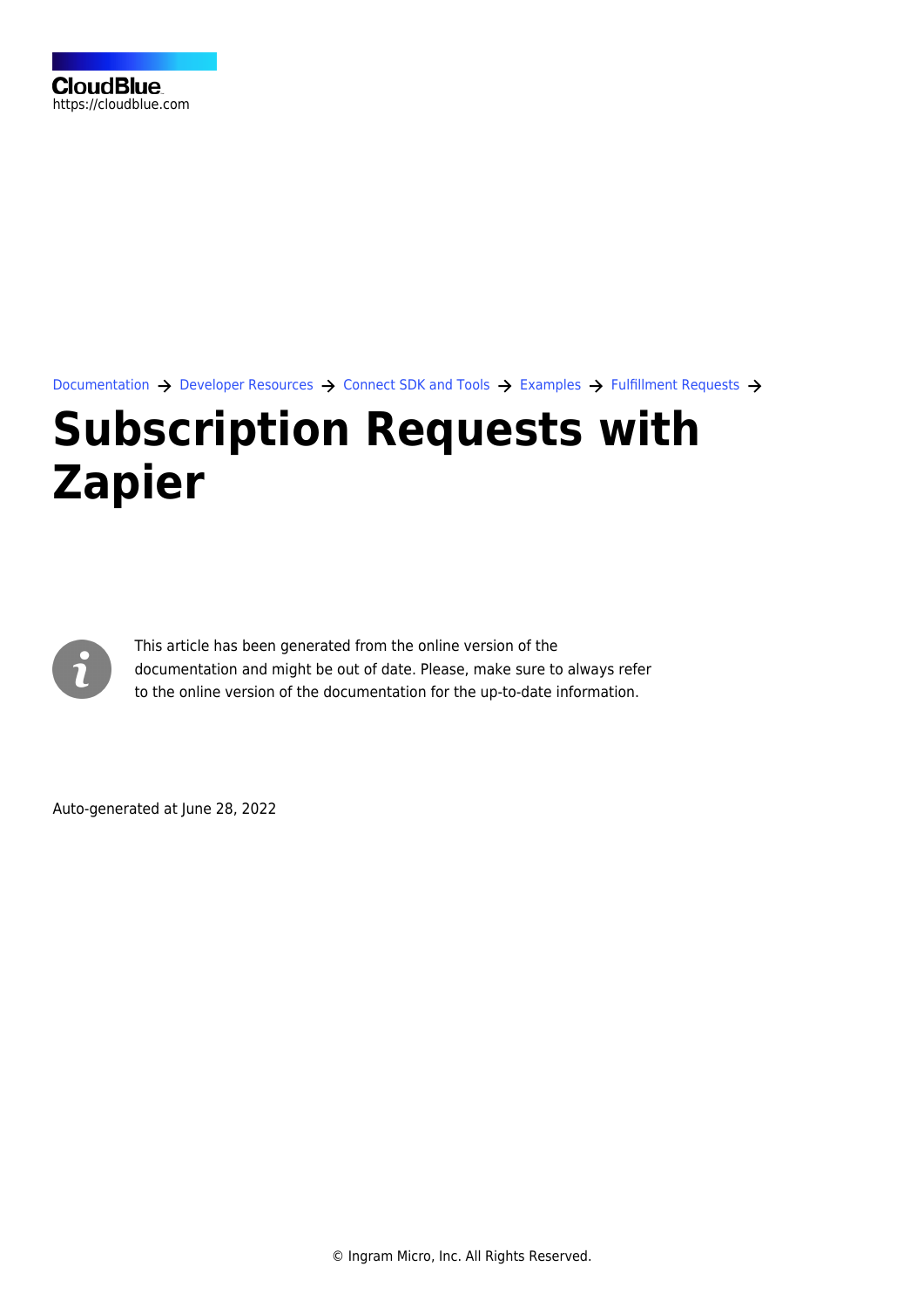## **CloudBlue**

The Cloudblue Connect Zapier App is a valuable way to implement workflows between Cloudblue Connect and a lot of platforms. Also Zapier have a connector that allows to integrate workflows with a API Rest System.



## **Integration workflow**

This workflow has two parts, the first load the request from the Vendor Portal and using a POST operation over the API of the Vendor Platform. After a period of time (calculated by Zapier Time) checks if the request is in status = ready, it is true, perform the accept request operation to Vendor Portal.

| ✓Г<br>ထ     | When this happens<br>1. New Asset Request in CloudBlue Connect |                       |                 |
|-------------|----------------------------------------------------------------|-----------------------|-----------------|
|             |                                                                | ٠                     |                 |
|             | Do this<br>2. Custom Request                                   |                       |                 |
|             |                                                                | ŧ                     |                 |
|             | Do this<br>3. Delay For                                        |                       |                 |
|             |                                                                | ٠                     |                 |
|             | Do this<br>4. GET                                              |                       |                 |
|             |                                                                | ÷                     |                 |
| n           | Do this<br>5. Conditionally run                                |                       |                 |
| $\mathbb A$ | Path A<br>Contains 2 steps                                     |                       | <br><b>EDIT</b> |
|             |                                                                | <b>Add New Path</b>   |                 |
|             |                                                                | <b>Share Feedback</b> |                 |